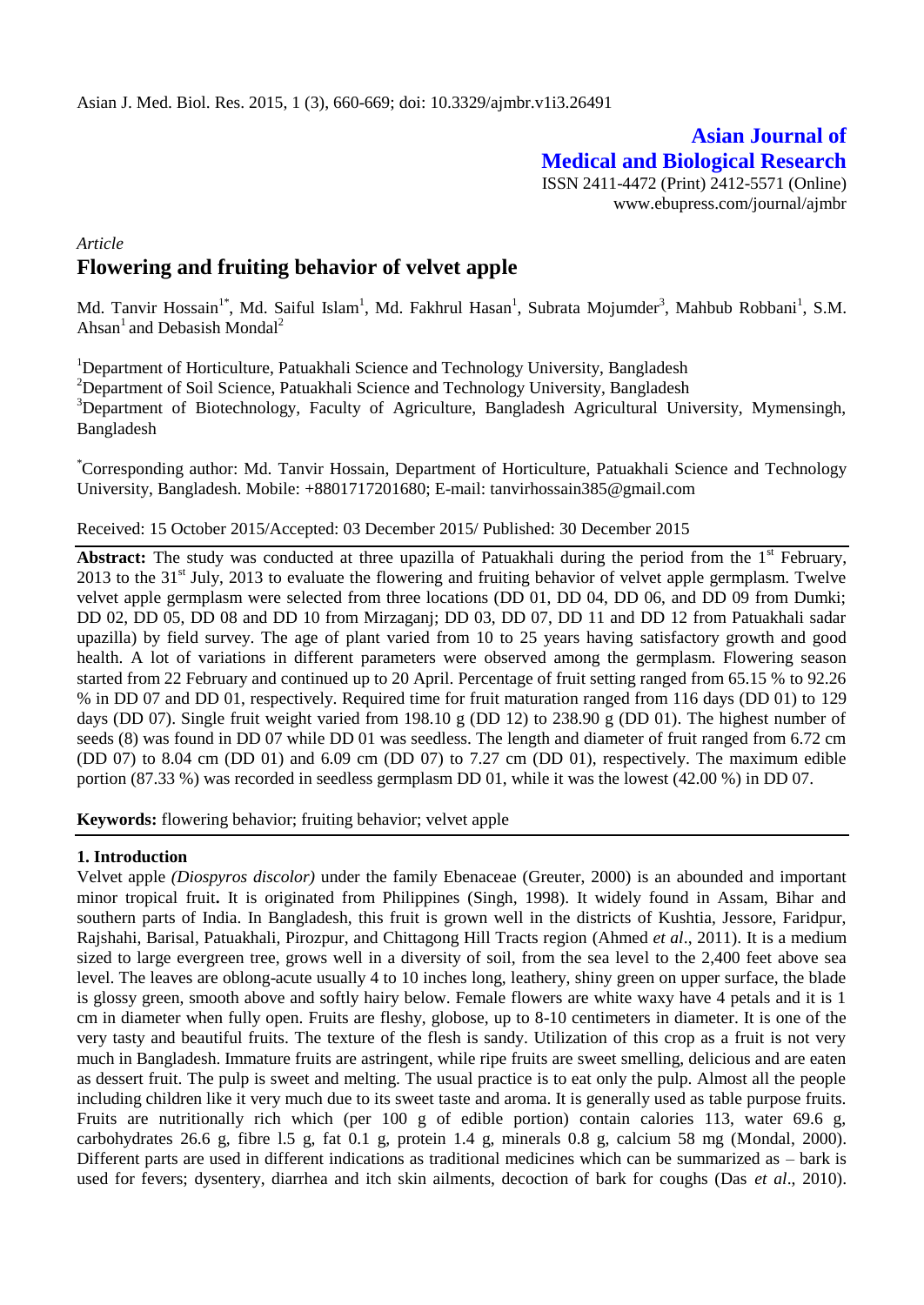Green fruits have medicinal value as the juice of immature fruit is used to cure ulcer and dysentery (Rashid *et al.,* 1987). Beside these, some commercially important chemicals are extracted from leaves, fruits and also from seeds, such as leaf extract yielded alkaloids, reducing sugar, gum, flavonoids and tannis. Tannins are also extracted from fruits and seeds (Lee *et al.,* 2003). It is of medium vigorous growth and makes a desirable ornamental shade tree (Wester, 2009). These plants are propagated by seed and grafts (Ahmed *et al*., 2011), but usually propagated by seed. Seed trees are normally planted 25 to 30 feet from each other (Rahim *et al.,* 2011). Trees that were planted by seeds could take 6 or 7 years to give out fruit, but trees that were propagated by grafts or layering produce fruit within 3 or 4 years.It is a very productive tree. It grows about to a height of 10 to 12 meters (Wright, 1904). But there is no good and released distinct variety of velvet apple in Bangladesh. There are some germplasm, rarer than the red, with yellowish to light brown fruits, the flesh of which is cream colored and sweeter, and less astringent (Wester, 2009). The fruits are vary greatly in shape, color, hairiness and taste suggests that there is a great deal of genetic variation in the plant. Fruits produced in different or even in the same areas, different types of variation were observed. Some of the variations are genetic and some of them are environmental. Environmental variation could be manipulated but genetic variations are persistent (Ahmed *et al*., 2011). Wide genetic variations of velvet apple germplasm were observed in the Patuakhali coastal region. Therefore, the present study was carried out to evaluate the flowering and fruiting behavior of velvet apple germplasm.

#### **2. Materials and Methods**

Data related to the flowering and fruiting behavior of velvet apple were collected from selected twelve velvet apple plant located at Patuakhali sadar, Mirzaganj and Dumki upazilla. Randomly one branch was selected in each direction (North, South, East and West) to collect field data from each plant. This chapter is outlined under the following major sub-headings:

#### **2.1. Experimental design**

The field experiment was conducted in randomized complete block design (RCBD) with four replications and the laboratory experiment was done in completely randomized design (CRD). Data were collected using standard procedure.

### **2.2. Plant characteristics**

### **2.2.1. Tree age**

The age of selected 12 germplasm was collected from tree owner. Although no recorded data were found but counted as possible as correctly.

### **2.2.2. Branching pattern**

Branching pattern was determined by eye estimation comparing with the figure of descriptor. It was expressed in language as, opposite, verticillate, horizontal, and irregular (Sharma, 2004).

#### **2.2.3. Leaf area measurement**

Leaf area was measured at mature stage of leaf through the branch of selected germplasm. Forty eight leaves (1 leaf  $\times$  4 branches  $\times$  12 plants) were selected for leaf area measurement. These areas were measured using leaf area meter (Model-L1-3100C SR. NO. LAM 1832 LICOR, USA). Then the leaf area of selected leaves of a plant was calculated and recorded.

#### **2.3. Flowering behavior**

### **2.3.1. Days required for flower bud development**

Days required for flower bud development was observed with randomly selected 48 buds (1 bud  $\times$  4 branches  $\times$ 12 plants). The selected buds were tagged and their development was regularly observed from the initiation of flowering shoot up to the opening of flower. It was carried out from 22 February, 2013 to 21 March, 2013.

#### **2.3.2. Duration of flowering season**

Flowering season of velvet apple was considered to be the duration of first flower to last flower. The flowering season was recorded by regular visiting the selected plants. It was recorded from 22 February to 20 April.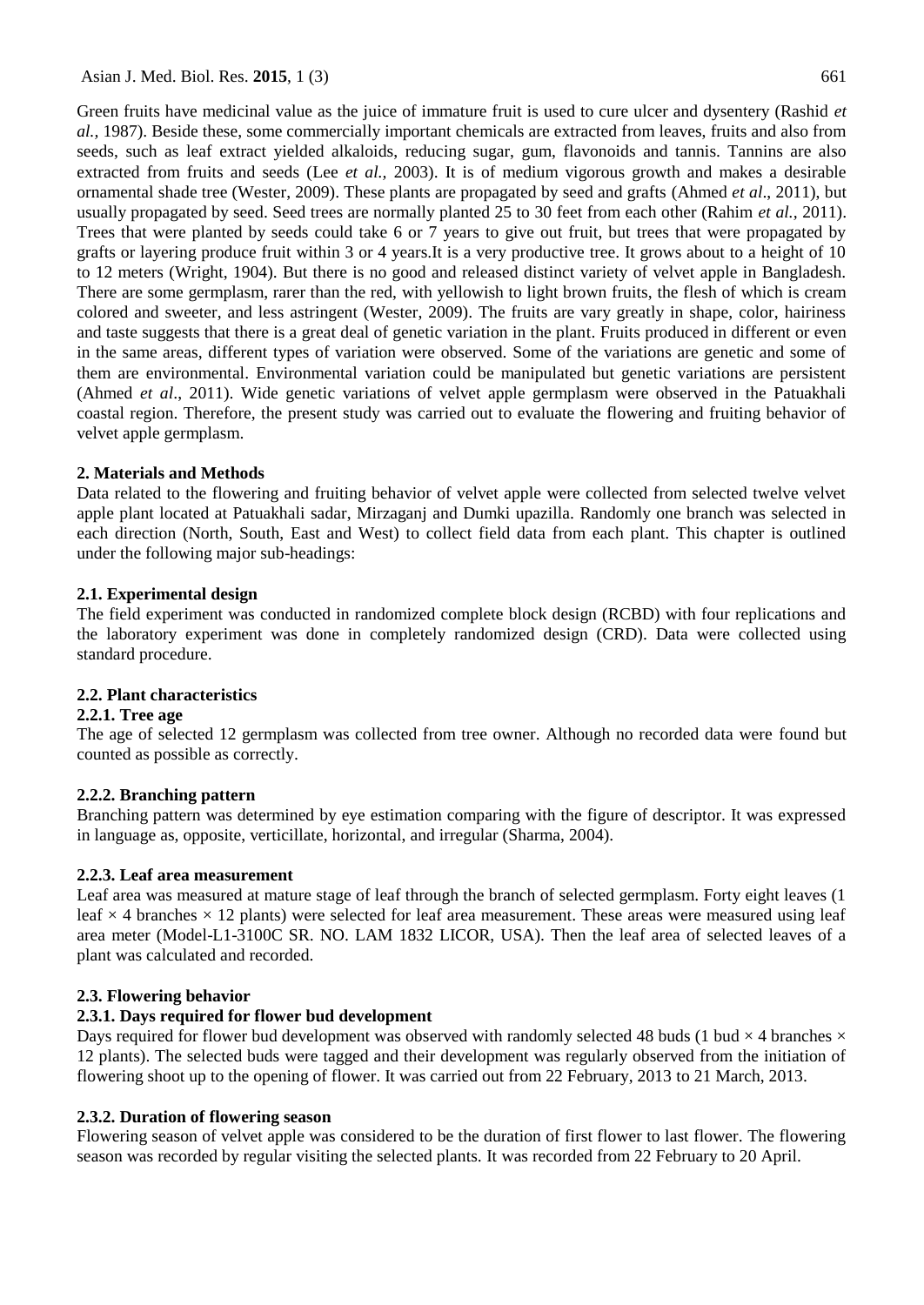#### **2.3.3. Position of flower bud initiation**

Detailed study in relation to position of flower bud initiation was carried out in the selected plants from flower bud initiation to last flowering date. The position of bud initiation was expressed as tip of branch or from the leaf axile.

#### **2.3.4. Color of flower buds**

The color of flower bud was determined by eye estimation. The observation was started from the initiation of flower bud till before opening the flower and it was expressed as light green or green in color.

#### **2.3.5. Length of flower bud**

Length of flower bud was measured just before flower opening. It was measured by using slide calipers in centimeter. Randomly selected 48 ( $1 \times 4 \times 12$ ) buds were used to determine the length of flower bud.

#### **2.3.6. Length of petal**

Length of petals was measured by using slide calipers in centimeter and it was done when the flowers were completely open. Randomly selected 48 ( $1 \times 4 \times 12$ ) completely opened flower were used to determine the length of petal.

#### **2.3.7. Width of petal**

Widths of petals were measured by using the slide calipers in centimeter and it was done when the flowers were completely open. Randomly selected 48 ( $1 \times 4 \times 12$ ) completely opened flowers were used to determine the width of petal.

#### **2.3.8. Arrangement of calyx and corolla**

According to the botanical description the arrangement of calyx and corolla is known as aestivation. This arrangement was determined according to botanical description of flower and it was expressed as twisted and valvate respectively (Dutta, 1975).

#### **2.4. Fruiting behavior**

#### **2.4.1. Percent fruit setting**

The total number of fruit setting was measured by counting the total number of flower and then total number of fruit (after fruit setting) by regular visiting the selected plants. The percent fruit setting was measured according to the formula of Roy (1997), expressed as;

 Total number of fruit set Percent fruit setting  $=\frac{2000 \times 1000}{6000 \times 1000}$ Total number of flower

#### **2.4.2. Percent fruit drop**

The total number of fruit drop was measured by deducting the number of fruit remaining in the branch at harvesting time from the number of fruit setting in the branch. The percent fruit drop was measured according to the formula of Sharma (2004), expressed as;

$$
Percent fruit drop = \frac{Total number of fruit drop}{Total number of fruit set} \times 100
$$

Total number of fruit set

#### **2.4.3. Timerequired for fruit maturation (days)**

The time required for maturation of immature fruit was considered as the time between the withering of the entire stigma on the female spike up to the harvest of the fruit. Withering of stigma was observed by a magnifying glass. For this purpose randomly 48 ( $1\times4\times12$ ) fruits are selected from withering of stigma to fully matured time.

#### **2.4.4. Fruit shape**

Shape of the fruits was expressed in language as spheroid, ellipsoid and flatted–globose (Dutta, 1975). Randomly selected 48 ( $1 \times 4 \times 12$ ) matured fruits were used to estimate the shape of fruits.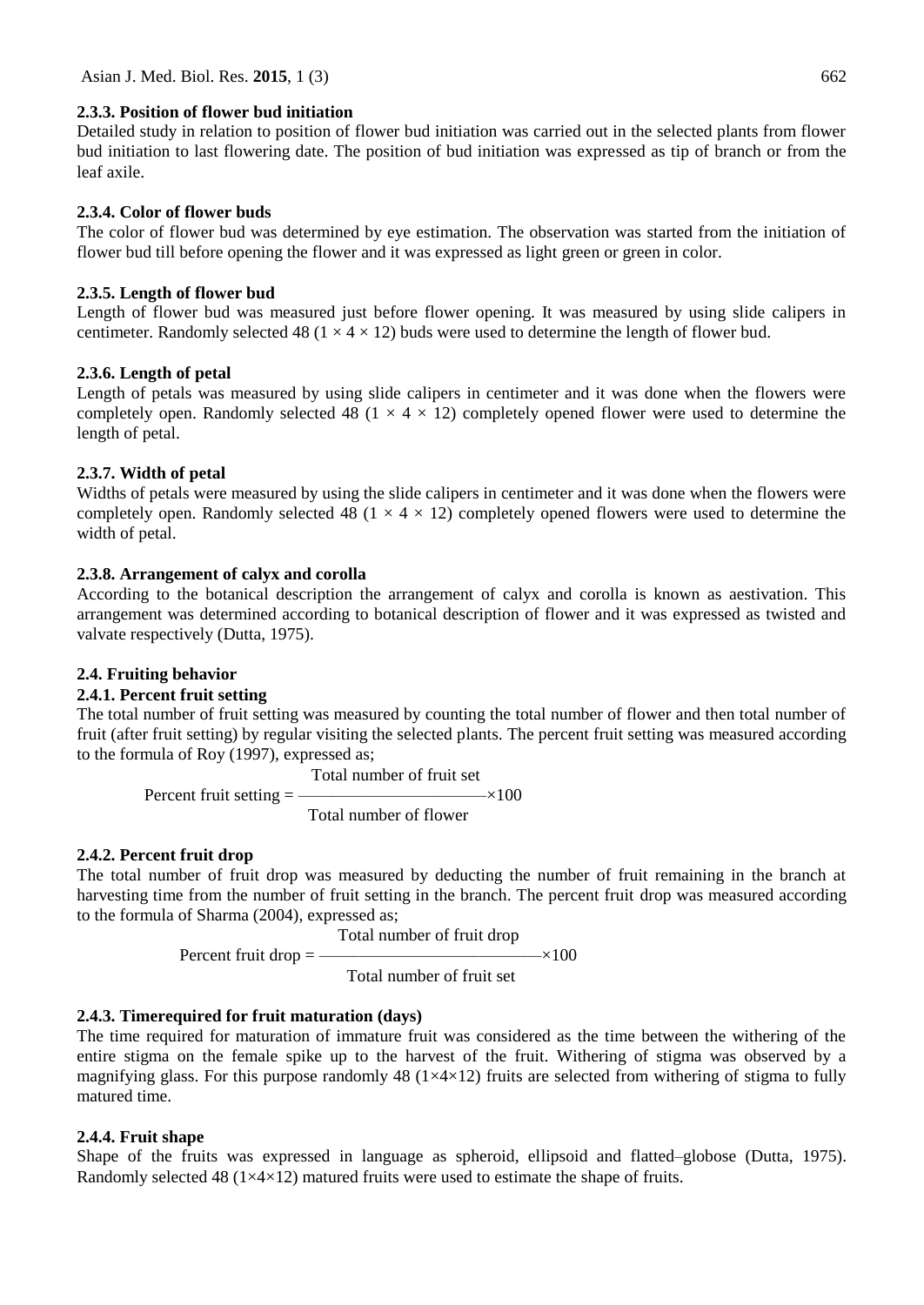### **2.4.5. Weight of fruit**

Fully matured 48 ( $1\times4\times12$ ) fruits were gradually collected to find out the mean weight and other measurement of fruits. The weight was taken in gram with the help of a (DJ-220 A, Japan) balance sensitive to tengrams.

# **2.4.6. Length of fruit**

Length of the fruits was measured from basal to polar by using slide calipers and a total of 48 (1 fruits  $\times$  4 branches ×12 plants) fully matured fruits were used to determine the length of fruits in centimeter.

# **2.4.7. Diameter of fruit**

Diameter of the fruits was measured by using slide calipers and a total of 48 ( $1\times4\times12$ ) fully matured fruits were used to determine the width of fruits in centimeters.

# **2.4.8. Number of seeds per fruit**

Number of seeds per fruit was manually counted after the fruit ripe. Total numbers of 48 ( $1 \times 4 \times 12$ ) fully ripe and soft fruits were used to calculate the number of seeds per fruit.

### **2.4.9. Rind weight**

Fully ripe fruit was used to collect the rind (peel). Total numbers of 48 (1×4×12) fully ripe fruits were used to determine the rind weight. With the help of a sharp knife the rind was separated from the fruits and weight was taken in gram with the help of a (DJ-220 A, Japan) balance sensitive to ten (10) grams.

# **2.4.10. Seed weight**

Fully ripe and soft fruit was used to collect the seeds. Seeds were separated from pulp and washed thoroughly with distilled water. Then the adjacent water was removed with the help of paper. After that the weight of seeds was taken in gram with the help of a balance sensitive to ten (10) g.

# **2.4.11. Weight of non-edible portion (rind + seed)**

Seeds and rind is non-edible portion of velvet apple. Weights of seed and rind (peel) were taken separately with the help of a (DJ-220 A, Japan) balance sensitive to ten (10) grams. Weight of non-edible portion was counted with combined weight of seeds and rind.

# **2.4.12. Percentage of non-edible and edible portion**

The percentage of non-edible (seed and rind) and edible (pulp) portion was measured by using the following formula of Sharma (2004), expressed as;

 Weight of non-edible parts Percent of non-edible portion  $=$  —————————————— $\times 100$  Weight of whole fruit Weight of edible parts Percent of edible portion  $=$  ———————————— $\times 100$ Weight of whole fruit

# **3. Results and Discussion**

# **3.1. Plant characteristics**

### **3.1.1. Age of tree**

The age of twelve germplasm under study was in the range of 10 to 25 years. The trees had satisfactory growth and good health (Table 1).

# **3.1.2. Branching pattern**

The branching patterns of the germplasm were found to be different (Table 1). Opposite pattern was found in germplasm No. (DD 01, DD 03, and DD 07), verticillate in (DD 02 and DD 09), horizontal in (DD 04, DD 06, DD 011 and DD 12), and irregular in (DD 05, DD 08 and DD 10).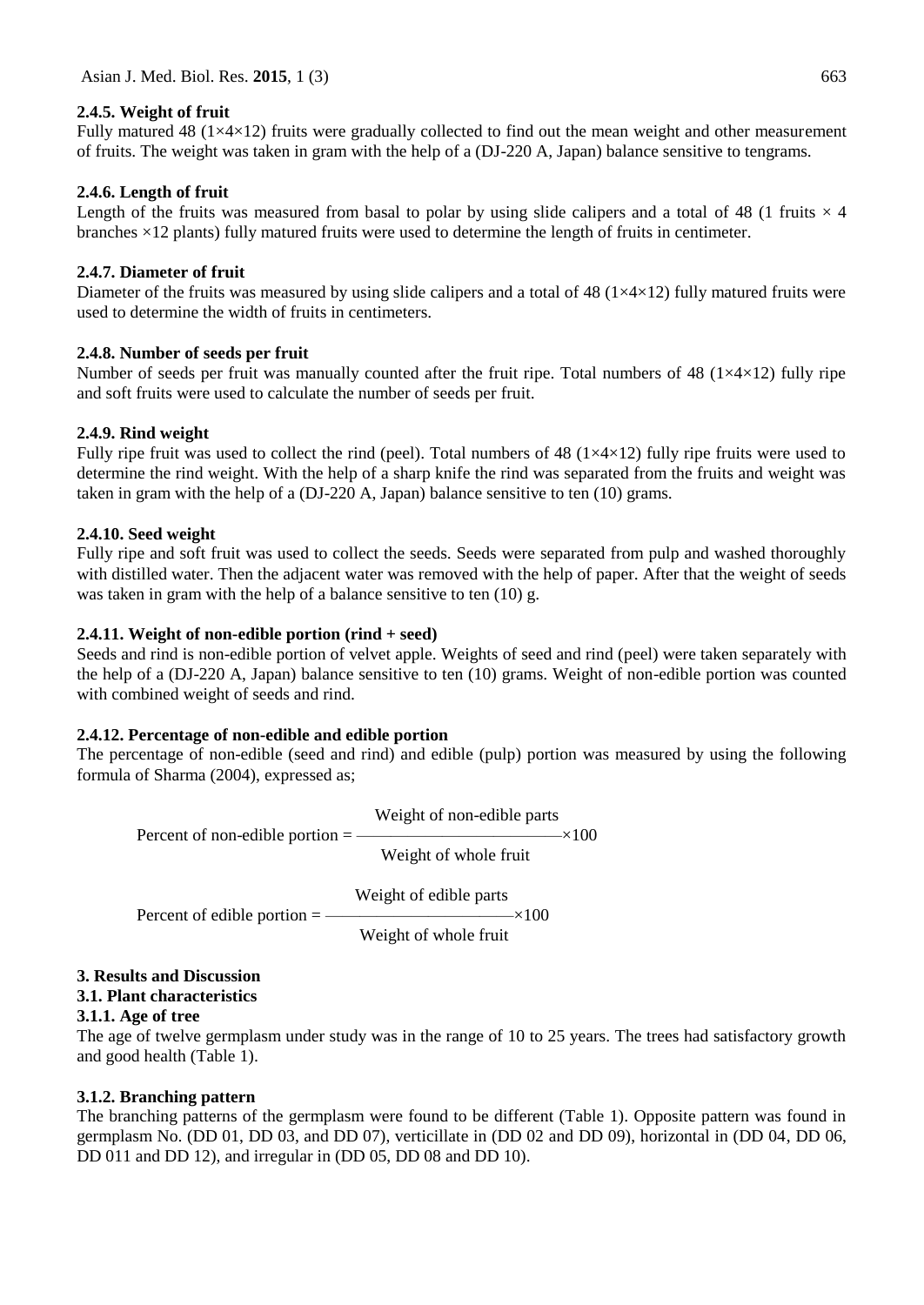#### **3.1.3. Leaf area measurement**

Significant variation was observed among the studied germplasm in respect of area of leaves (Table 1). The largest size of leaf area was found in germplasm DD 01 (157.8 cm²) and followed by DD 10 (157.0 cm²) but it was found statistically identical and the smallest size was exhibited in germplasm DD 07 (150.0 cm²) followed by DD 08 (151.8 cm²), they showed statistically different values.

|            |  |  | Table 1. Age of tree, branching pattern and leaf area of twelve velvet apple (Diospyros discolor) |  |  |  |  |  |
|------------|--|--|---------------------------------------------------------------------------------------------------|--|--|--|--|--|
| germplasm. |  |  |                                                                                                   |  |  |  |  |  |

| Acc. No.              | Age of tree (years) | <b>Branching pattern</b> | Leaf Area $\overline{(cm^2)}$ |
|-----------------------|---------------------|--------------------------|-------------------------------|
| DD <sub>01</sub>      | 14                  | Opposite                 | 157.8 a                       |
| DD 02                 | 10                  | Verticillate             | 155.6c                        |
| DD <sub>03</sub>      | 12                  | Opposite                 | 153.4 e                       |
| <b>DD</b> 04          | 20                  | Horizontal               | 155.8 bc                      |
| DD <sub>05</sub>      | 18                  | Irregular                | 153.0 ef                      |
| DD 06                 | 15                  | Horizontal               | 153.6 de                      |
| DD <sub>07</sub>      | 20                  | Opposite                 | 150.0 g                       |
| <b>DD</b> 08          | 25                  | Irregular                | 151.8f                        |
| DD 09                 | 23                  | Verticillate             | 155.8 bc                      |
| DD <sub>10</sub>      | 25                  | Irregular                | 157.0 ab                      |
| <b>DD</b> 11          | 24                  | Horizontal               | 154.7 cd                      |
| <b>DD</b> 12          | 21                  | Horizontal               | 152.9 ef                      |
| Level of significance |                     |                          | $***$                         |
| CV(%)                 |                     |                          | 0.41                          |

Means in a column followed by the same letter (s) do not differ significantly by DMRT.

\*\* Indicates significant at the 1% level of probability.

#### **3.2. Flower characteristics**

#### **3.2.1. Days required for floral bud development**

The duration of floral bud development varied with germplasm to germplasm. A significant variation was observed for floral bud development (Table 2). Germplasm DD 07 was needed significantly higher time (26 days) to develop floral bud than germplasm DD 01 (21 days). The values of DD 01 and DD 07 were statistically different but the values of other germplasm were statistically identical with DD 07.

| Table 2. Days required for floral bud development, duration of flowering, length of flower bud, length of |  |
|-----------------------------------------------------------------------------------------------------------|--|
| petal and width of petal of twelve velvet apple germplasm.                                                |  |

| Acc. No.              | Days required for<br>floral bud<br>development | <b>Duration of</b><br>flowering<br>(days) | Length of<br>flower bud<br>(cm) | Length of<br>petal<br>(cm) | Width of<br>petal<br>(cm) |
|-----------------------|------------------------------------------------|-------------------------------------------|---------------------------------|----------------------------|---------------------------|
| DD <sub>01</sub>      | 21.00b                                         | 58.00 a                                   | 1.55a                           | 1.30a                      | 0.60a                     |
| DD 02                 | 23.00ab                                        | 54.00c                                    | $1.47$ ab                       | 1.27a                      | 0.47 <sub>b</sub>         |
| DD <sub>03</sub>      | 22.00ab                                        | 53.00 e                                   | 1.40 <sub>bc</sub>              | $1.25$ ab                  | $0.55$ ab                 |
| DD 04                 | 23.00ab                                        | 53.00 e                                   | $1.45$ abc                      | $1.25$ ab                  | $0.55$ ab                 |
| DD <sub>05</sub>      | 25.00ab                                        | 54.00 d                                   | $1.50$ ab                       | 1.13 <sub>b</sub>          | $0.52$ ab                 |
| DD <sub>06</sub>      | $22.00$ ab                                     | 51.00 f                                   | $1.45$ abc                      | 1.27a                      | $0.52$ ab                 |
| DD <sub>07</sub>      | 26.00a                                         | 50.00 g                                   | 1.35c                           | 1.13c                      | 0.45 <sub>b</sub>         |
| <b>DD</b> 08          | $24.00$ ab                                     | 56.00 <sub>b</sub>                        | $1.45$ abc                      | 1.27a                      | 0.49 <sub>b</sub>         |
| DD 09                 | $23.00$ ab                                     | 52.00 f                                   | $1.45$ abc                      | 1.29a                      | 0.57a                     |
| DD <sub>10</sub>      | $24.00$ ab                                     | 56.00 <sub>b</sub>                        | $1.47$ ab                       | 1.27a                      | $0.55$ ab                 |
| <b>DD</b> 11          | $22.00$ ab                                     | 54.00 d                                   | $1.45$ abc                      | 1.13 <sub>b</sub>          | $0.52$ ab                 |
| <b>DD</b> 12          | $22.00$ ab                                     | 55.00c                                    | $1.47$ ab                       | 1.28a                      | 0.57a                     |
| Level of significance | $\ast$                                         | $***$                                     | **                              | $***$                      | $\ast$                    |
| CV(%)                 | 8.18                                           | 0.27                                      | 3.56                            | 2.83                       | 6.79                      |

Means in a column followed by the same letter (s) do not differ significantly by DMRT.

\*\* Indicates significant at the 1% level of probability

\* Indicates significant at the 5% level of probability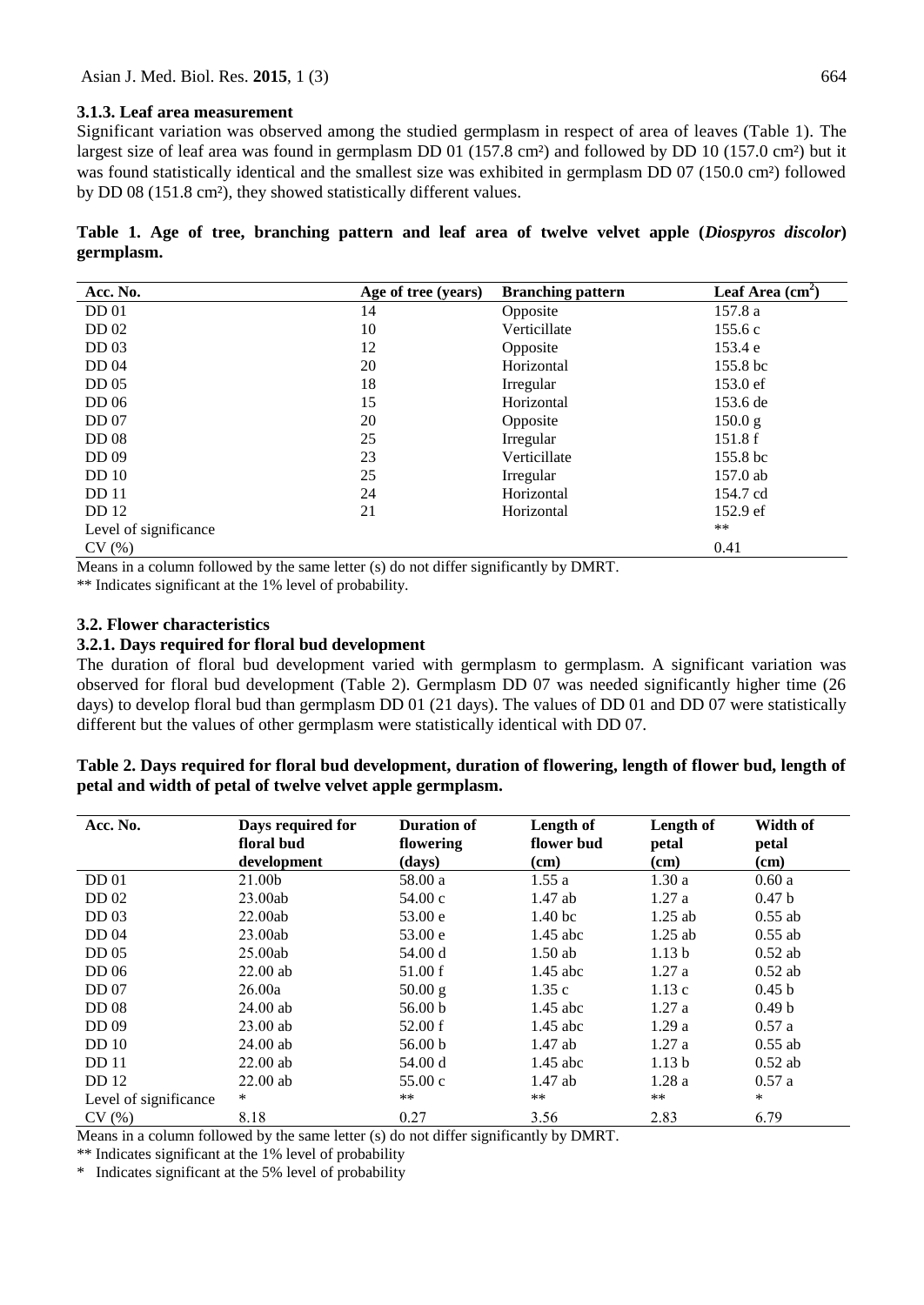# **3.2.2. Duration of flowering season (days)**

Duration of flowering season is an important character in a good quality germplasm. Significant variation was exhibited among the studied germplasm in respect of duration of flowering season (Table 2).Duration of flowering season may depend on the genetic or environmental trait. The highest duration of flowering season (days) was found in germplasm DD 01 (58 days) followed by DD 08 (56 days) but the value of DD 08 was statistically identical with DD 10 (56 days) and the lowest duration of flowering season (days) was found in germplasm DD 07 (50 days) preceded by DD 06 (51 days) but the value of DD 06 was statistically similar with DD 09 (52 days).

# **3.2.3. Position of flower bud initiation**

It was found from close observation and detailed study the maximum flower bud setting position was on the lateral side of the tip of branch from leaf axial.

# **3.2.4. Color of flower buds**

It was found from close supervision and detailed study that, the flower buds were green in color.

# **3.2.5. Length of flower bud**

Significant difference was observed among the studied germplasm in respect of length of flower bud (Table 2). Length of flower may predict the superiority or inferiority of a germplasm. The longest flower bud was produced by DD 01 (1.55 cm) but the value of DD 01 was statistically identical with all other germplasm except the value of DD 07 (1.35 cm) and DD 03 (1.40 cm), this two germplasm were exhibited the shortest flower bud, respectively.

# **3.2.6. Length of petal**

Significant variation was observed among the selected germplasm in respect of length of petal (Table 2). The highest length was exhibited in DD 01 (1.30 cm) but the value of DD 01 was statistically identical with all other germplasm except the value of DD 07 (1.13 cm), DD 05 (1.13 cm) and DD 11 (1.14 cm). The lowest length was found in DD 07 (1.13 cm).

# **3.2.7. Width of petal**

Significant variation was exhibited among the selected germplasm in respect of width of petal (Table 2). The highest width was found in DD 01 (0.60 cm) but it was statistically identical with all germplasm except DD 02 (0.47 cm), DD 07 (0.45 cm) and DD 08 (0.50 cm). The lowest width was exhibited in DD 07 (0.45 cm).

# **3.2.8. Arrangement of calyx and corolla (petal)**

From detailed study it was found that the arrangement of calyx of velvet apple known as coiled or twisted (Alternate arranged first on one side and then on the other at different levels or points) and the arrangement of corolla was known as velvet (An arrangement of the flower in which the petals meet at their edge to edge without overlapping.

# **3.3. Fruit characteristics**

# **3.3.1. Percent fruit setting**

The percentage of fruit setting under natural pollination showed a wide range of significant variation (Table 3). The highest percentage of fruit setting was found in germplasm DD 01 (92.26 %) followed by DD 04 (86.60 %) but the value of DD 04 was statistically identical with the value of DD 10 (85.56 %). While the lowest percentage of fruit setting was found in germplasm DD 07 (65.15 %) followed by DD 08 (70.17 %). The value of DD 08 was statistically identical with the value of DD 06 (71.04 %) and DD 11 (70.85 %). Percent fruit setting may depend on the genetic or environmental factors such as availability of water and light.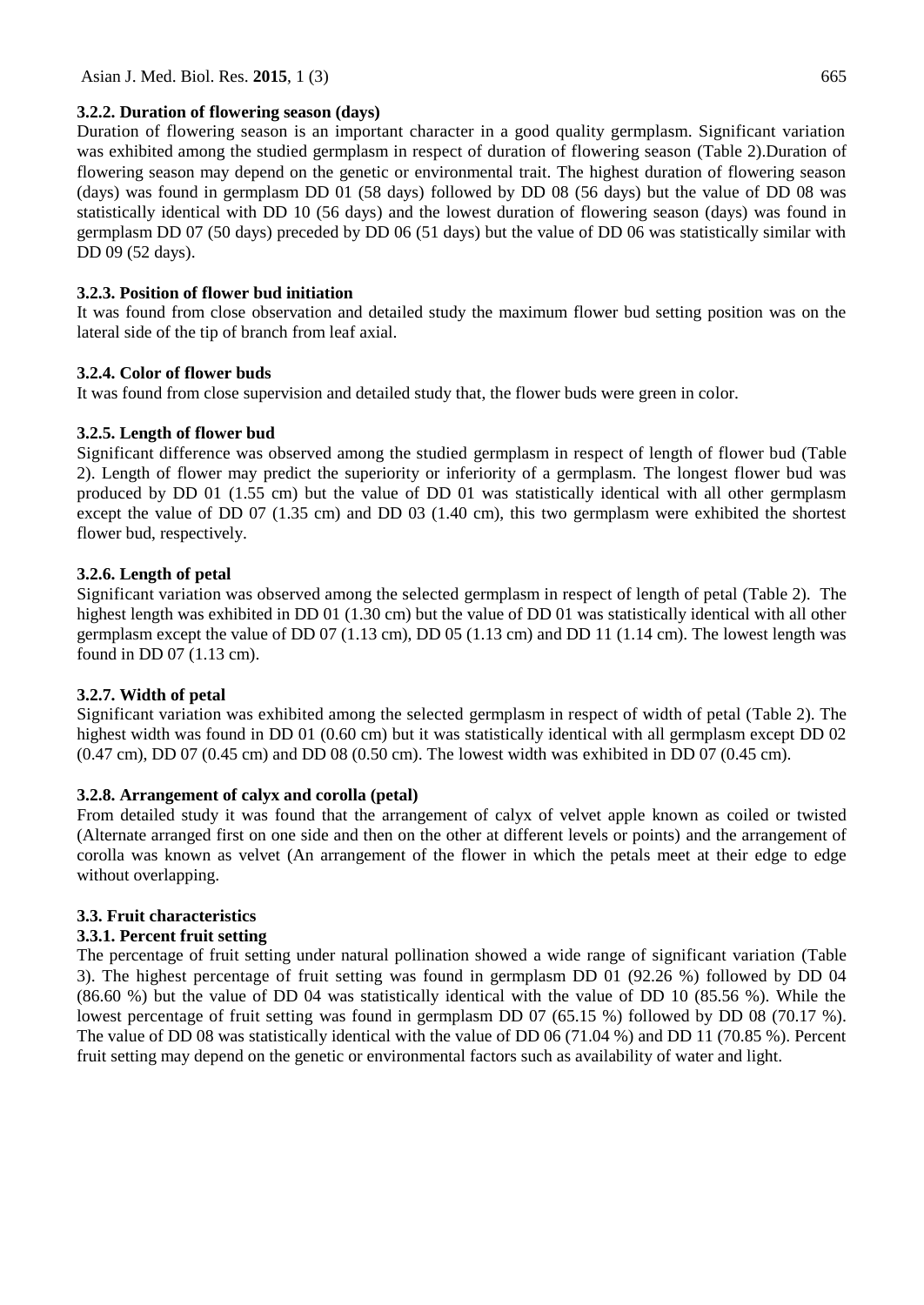| Acc. No.              | <b>Percent fruit</b> | <b>Percent fruit</b> | Time required for fruit | Weight of fruit $(g)$ |
|-----------------------|----------------------|----------------------|-------------------------|-----------------------|
|                       | setting $(\% )$      | drop (%)             | maturation (days)       |                       |
| <b>DD</b> 01          | 92.26a               | 20.56d               | 116.50 e                | 238.90 a              |
| DD 02                 | 82.12 c              | 23.82 c              | 120.90 d                | 232.20 <sub>b</sub>   |
| DD <sub>03</sub>      | 74.43 d              | 31.31 b              | 123.30 bc               | 228.50c               |
| DD 04                 | 86.60 <sub>b</sub>   | 35.89 a              | 121.00 d                | 223.40 d              |
| DD <sub>05</sub>      | 74.43 d              | 22.65 cd             | 124.00 <sub>bc</sub>    | 218.70 e              |
| DD <sub>06</sub>      | 71.04 e              | 23.13 cd             | 122.30 cd               | 211.30 f              |
| DD <sub>07</sub>      | 65.15f               | 36.17a               | 129.30a                 | 199.30h               |
| <b>DD</b> 08          | 70.17 e              | 29.28 b              | 124.80 b                | 221.40 de             |
| DD 09                 | 82.57 c              | 23.82c               | 125.30 b                | 200.70h               |
| DD <sub>10</sub>      | 85.56 b              | 28.93 b              | 122.50 cd               | 230.00 bc             |
| <b>DD</b> 11          | 70.85 e              | 34.85 a              | 124.00 bc               | 206.80 g              |
| <b>DD</b> 12          | 81.29c               | 23.34 cd             | 120.00 d                | 198.10h               |
| Level of significance | **                   | $**$                 | $***$                   | $***$                 |
| CV(%)                 | 1.74                 | 5.31                 | 0.82                    | 0.72                  |

**Table 3. Percent fruit setting, percent fruit drop, time required for fruit maturation (days) and weight of fruit of twelve velvet apple germplasm.**

Means in a column followed by the same letter (s) do not differ significantly by DMRT.

\*\* Indicates significant at the 1% level of probability.

### **3.3.2. Percent fruit drop**

A wide range of significant variation was observed among the selected germplasm in respect of fruit drop percentage (Table 3). It was found that; fruit drop percentages were low in south branches. The highest fruit drop percentage was exhibited in germplasm DD 07 (36.17 %) followed by DD 04 (35.89 %) but the value of DD 07 and DD 04 was statistically identical with the value of DD 11 (34.85 %). The lowest percentage of fruit drop was found in DD 01 (20.56 %) followed by DD 05 (22.65 %) but these values were statistically similar with DD 06 (23.13 %) and DD 12 (23.34 %).

### **3.3.3. Time required for fruit maturation (days)**

It is the most important character for a fruit crop. A wide range of significant variation was observed among the selected germplasm in respect of time required for fruit maturation (days). Time required for fruit maturation may depend on the genetic characteristics of plant or availability of water and essential nutrients. The highest time required for fruit maturation was recorded in the germplasm DD 07 (129.30 days) followed by DD 09 (125.30 days) but the value of DD 09 was statistically identical with the value of DD 03, DD 05, DD 08 and DD 11 (Table 3). While the lowest time was recorded in the germplasm DD 01 (116.50 days).

### **3.3.4. Fruit shape**

Fruit shape of different germplasm was classified into different categories such as spheroid, flatted–globose and ellipsoid. Most of the fruits (DD 02, DD 03, DD 04, DD 06, DD 07, DD 09 and DD 12) were spheroid in shape while flatted–globose in DD 01, DD 05 and DD 11 and ellipsoid shape was found in DD 08 and DD 10.

### **3.3.5. Weight of fruit**

As evident the fruit weight was found markedly significant different among the twelve (12) germplasm studied (Table 3). The highest fruit weight was recorded in germplasm DD 01 (238.9 g) followed by DD 02 (232.2 g) but the value of DD 02 was statistically identical with the value of DD 10 (230.0 g). While the lowest fruit weight was recorded in germplasm DD 12 (198.1 g) and this value was statistically identical with DD 07 (199.3 g) and DD 09 (200.7 g). These results were similar with Ahmed *et al.* (2011), who reported that the highest fruit weight (283 g) followed by that of (185.8 g) and the lowest weight was (118 g).

### **3.3.6. Length of fruit**

A wide range of significant variation was observed among the selected germplasm in respect of fruit length. The highest fruit length was obtained from germplasm DD 01 (8.04 cm) followed by DD 02 (7.92 cm) but the value of DD 01 and DD 02 was statistically identical with the value of DD 03 and DD 10. While the lowest fruit length was found in DD 07 (6.73 cm) followed by DD 06 (6.93 cm) but these values were statistically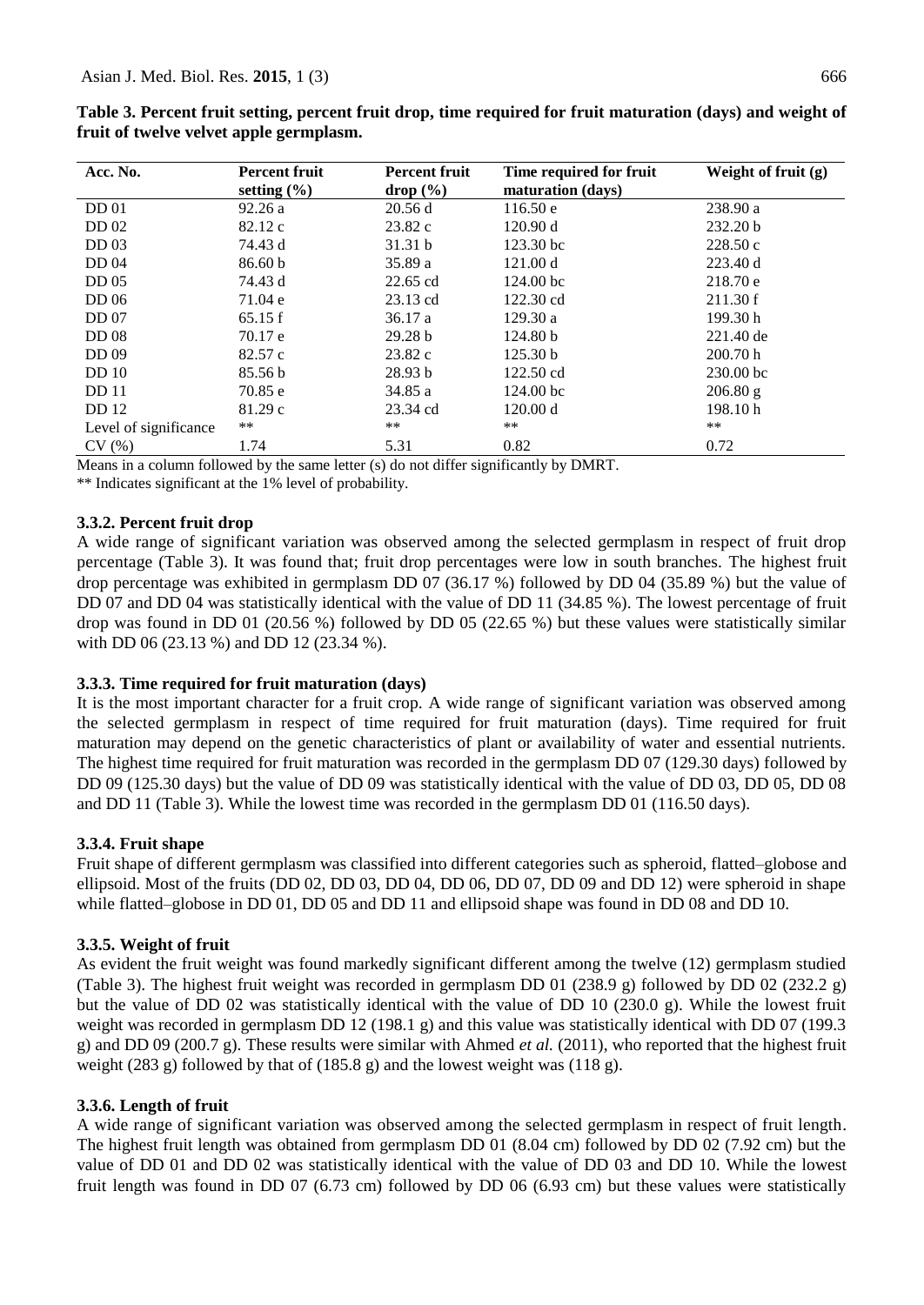similar with DD 11 (Table 4). Same findings were found by Ahmed *et al.* (2011), who reported that the maximum length of fruits 7.7 cm while the lowest was recorded 6.63 cm and average length was recorded 7.08 cm.

# **3.3.7. Diameter of fruit**

A wide range of significant variation was observed among the selected germplasm in respect of fruit diameter. The highest fruit diameter was obtained from germplasm DD 01 (7.27 cm), this value was statistically identical with DD 02 (7.15 cm) and DD 10 (7.15 cm). While the lowest fruit diameter was exhibited in DD 07 (6.09 cm); DD 06 (6.12 cm) also statistically identical with the value of DD 07 (Table 4). It may be decide based on this study that; comparatively good quality fruit bear on the south branches of the plant. Similar findings were found by Ahmed *et al*. (2011), who reported that the maximum fruit diameter was 8.30 cm and minimum was 5.73 cm. Average diameter was recorded 6.61 cm.

# **3.3.8. Number of seeds/fruit**

A wide range of significant variation was observed among the selected germplasm in respect of number of seeds per fruit (Table 4). It was found that, there were no seeds in the germplasm DD 01 (seedless). The causes of absence of seed in DD 01 may be environmental, such as; due to natural mutation or may be genetical, such as; abnormal gamet formation due to polyploidy. These results were agreed with Yonemori *et al.* (2000), they were reported that, seedless may occur due to parthenocarpy. But several numbers of seeds were found in other germplasm. The lowest number of seeds were found in DD 10 (5 seeds) and highest number of seeds in DD 07 (08 seeds).

# **3.3.9. Rind weight**

A wide range of significant variation was observed among the selected germplasm in respect of rind weight (Table 4).Highest rind weight was exhibited in DD 07 (30.27 g), this value was statistically identical with DD 01 (29. 28 g), while the lowest rind weight was recorded in germplasm DD 11 (24.16 g) followed by DD 02 (25.46 g). DD 02 was statistically identical with DD 03, DD 04, DD 08 and DD 12.

### **3.3.10. Seed weight**

As evident the seeds weight was found markedly significant different among the twelve germplasm studied (Table 4). The highest seeds weight was recorded in germplasm DD 07 (86.29 g) followed by DD 05 (80.28 g) and it was statistically identical with DD 06 and DD 09. While the lowest seeds weight was recorded in germplasm DD 01 (0.00 g) due to seedless germplasm followed by DD 02 (60.48 g) but DD 02 was statistically identical with DD 08 and DD 10.

| Acc. No.              | Length of fruit | Diameter of        | No. of Seeds/fruit | Rind weight $(g)$  | Seed weight |
|-----------------------|-----------------|--------------------|--------------------|--------------------|-------------|
|                       | $cm$ )          | $fruit$ (cm)       |                    |                    | (g)         |
| <b>DD</b> 01          | 8.04a           | 7.27a              | 0.00 f             | 29.28a             | 0.00 g      |
| <b>DD</b> 02          | $7.92$ ab       | 7.10a              | 5.25 de            | 25.46 e            | 60.48 f     |
| DD <sub>03</sub>      | $7.79$ abc      | 6.87 <sub>b</sub>  | 6.00c              | 25.71 de           | 71.60 e     |
| DD 04                 | 7.66 bcd        | 6.69 <sub>bc</sub> | 6.00c              | 25.68 de           | 73.43 d     |
| DD <sub>05</sub>      | 7.50d           | $6.51$ cd          | 6.75 <sub>b</sub>  | 27.85 <sub>b</sub> | 80.28 b     |
| DD <sub>06</sub>      | $6.92$ ef       | 6.12e              | 6.75 <sub>b</sub>  | 26.97 bc           | 78.85 bc    |
| DD <sub>07</sub>      | 6.72f           | 6.09 <sub>e</sub>  | 7.75a              | 30.27 a            | 86.29a      |
| <b>DD</b> 08          | 7.15e           | 6.35d              | 5.75 cd            | 25.66 de           | 61.44 f     |
| DD 09                 | 7.72 bcd        | 6.84 <sub>b</sub>  | 7.00 <sub>b</sub>  | 26.67 cd           | 79.08 bc    |
| DD <sub>10</sub>      | $7.91$ ab       | 7.14a              | 5.00e              | $26.95$ bc         | 61.19f      |
| <b>DD</b> 11          | $6.94$ ef       | 6.87 <sub>b</sub>  | 6.00c              | 24.16f             | 70.49 e     |
| <b>DD</b> 12          | 7.55 cd         | $6.50$ cd          | 6.00 <sub>b</sub>  | 26.39 cde          | 78.31 c     |
| Level of significance | $***$           | **                 | $***$              | **                 | $***$       |
| CV(%)                 | 1.68            | 1.60               | 5.79               | 1.91               | 1.31        |

**Table 4**. **Length of fruit, diameter of fruit, number of seeds/fruit, rind weight and seed weight of twelve velvet apple germplasm.**

Means in a column followed by the same letter (s) do not differ significantly by DMRT.

\*\* Indicates significant at the 1% level of probability.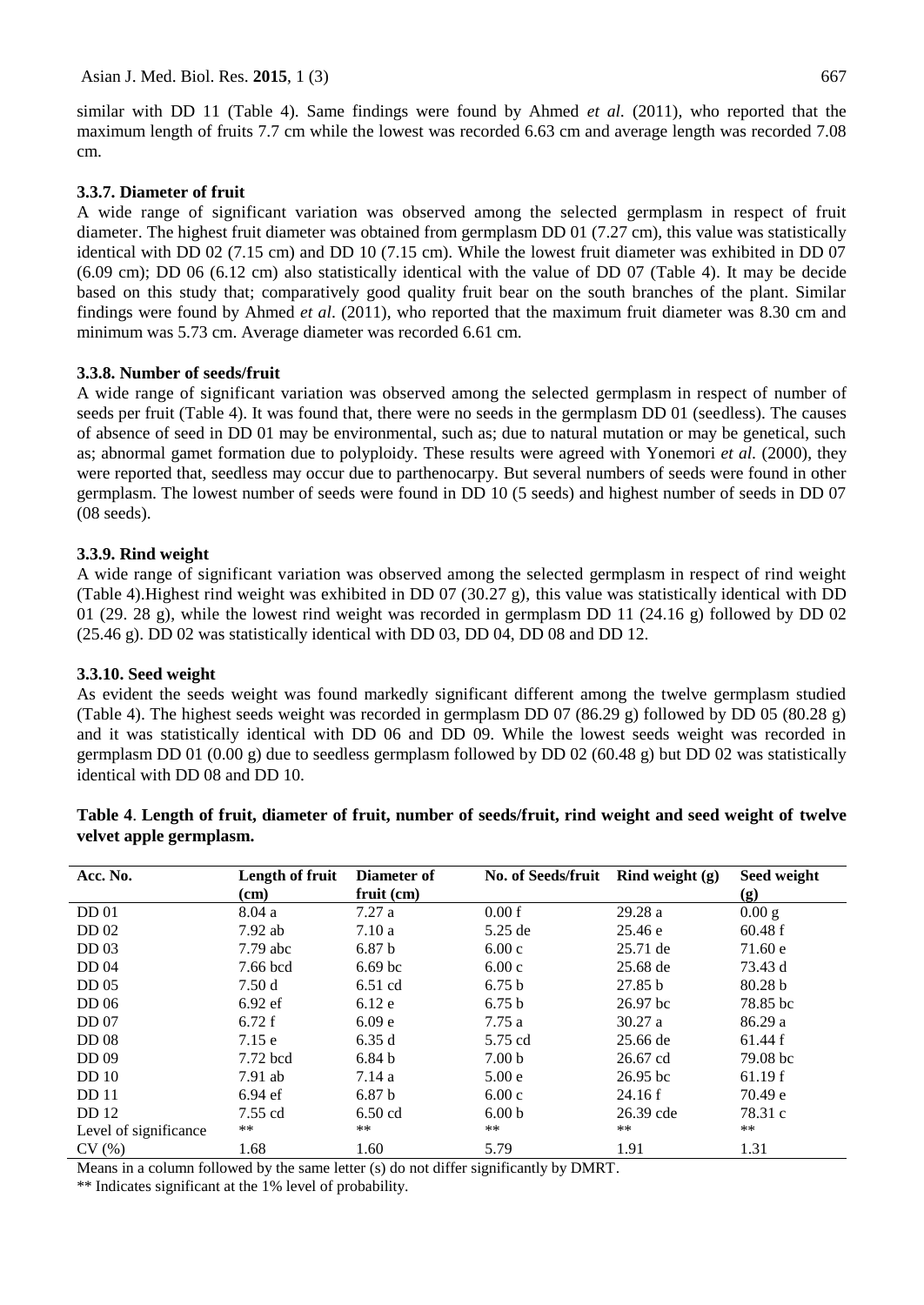#### **3.3.11. Weight of non-edible portion (Rind + Seed)**

It is the most important character for a fruit crop. A wide range of significant variation was observed among the selected germplasm in respect of weight of non-edible portion (Table 5). The maximum weight of nonedible portion was found in germplasm DD 07 (115.60 g) followed by DD 05 (108.10 g) while the minimum weight was noted in DD 01 (30.27 g) followed by DD 02 (85.94 g). DD 02 was statistically identical with DD 08 and DD 10.

#### **3.3.12. Percentage of non-edible and edible portion**

There were highly significant differences found in percentage of non-edible portion (Table 5). The highest percentage of non- edible portion was found in the germplasm DD 07 (58.00 %) followed by DD 12 (52.87 %). DD 12 was statistically identical with DD 09. The lowest percentage were found in DD 01 (12.67 %) followed by DD 02 (37.01 %).The percentage of edible portion showed a wide range of significant variation (Table 5). It can be suggest based on this study; that the fruits bearing on the south branch become comparatively larger than other branch's fruit, it may be due to sufficient light is available in south direction that helps to accumulate the photosynthate in the fruit easily. The highest percentage of edible portion was found in the germplasm DD 01 (87.33 %) followed by DD 02 (62.99 %) while the lowest percentage was observed in germplasm DD 07 (42.00 %) followed by DD 12 (47.13 %) but DD 12 was statistically identical with DD 09. Similar findings were found by Ahmed *et al*. (2011), who reported that the highest percentage of edible portion was (68.30 %) and lowest edible portion was (47.60 %) while the average value was obtained (53.44 %).

| Acc. No.              | Weight of non-edible portion<br>$(Rind + Seed)$ (g) | Percent of non-edible<br>portion $(\% )$ | <b>Percent of edible</b><br>portion $(\% )$ |
|-----------------------|-----------------------------------------------------|------------------------------------------|---------------------------------------------|
| DD <sub>01</sub>      | $30.27$ g                                           | 12.67 i                                  | 87.33 a                                     |
| <b>DD</b> 02          | 85.94 f                                             | 37.01 h                                  | 62.99 b                                     |
| DD <sub>03</sub>      | 97.31 d                                             | 42.58 f                                  | 57.42 d                                     |
| DD 04                 | 99.12 d                                             | 44.36 e                                  | 55.64 e                                     |
| DD <sub>05</sub>      | 108.10 <sub>b</sub>                                 | 49.44 c                                  | $50.56$ g                                   |
| DD <sub>06</sub>      | 105.80c                                             | 50.08c                                   | 49.92 $g$                                   |
| DD <sub>07</sub>      | 115.60a                                             | 58.00 a                                  | 42.00 i                                     |
| <b>DD</b> 08          | 87.10 f                                             | $39.34\text{ g}$                         | 60.66c                                      |
| DD 09                 | 105.70c                                             | 52.70 b                                  | 47.30 h                                     |
| DD <sub>10</sub>      | 88.14 f                                             | 38.33 g                                  | 61.67c                                      |
| <b>DD</b> 11          | 94.65 e                                             | 45.77 d                                  | 54.23 f                                     |
| <b>DD</b> 12          | 104.70c                                             | 52.87 b                                  | 47.13 h                                     |
| Level of significance | **                                                  | $***$                                    | $***$                                       |
| CV(%)                 | 1.20                                                | 1.38                                     | 1.07                                        |

| Table 5. Weight of non-edible portion (rind + seed), percent of non-edible portion and percent of edible |  |
|----------------------------------------------------------------------------------------------------------|--|
| portion of twelve velvet apple germplasm.                                                                |  |

Means in a column followed by the same letter (s) do not differ significantly by DMRT.

\*\* Indicates significant at the 1% level of probability.

### **4. Conclusions**

Flowering behavior were studied from 22 February to 20 April, including different floral criteria. Fruit characteristics were studied before and after fruit harvest at well facilities Horticulture laboratory. The objectives of this research work were to study about floral bud development, flowering behavior, fruit setting and maturation of fruits and to find out the germplasm, that may be recommended for the selection as variety. The age of the plant was determined from the information supplied by the owner and eye estimation. Branching pattern was determined by eye estimation and expressed as botanical language. Leaf area was measured at mature stage of leaf by using leaf area meter. Flowering behavior such as days required for floral bud development, duration of flowering season, position of flower bud initiation, color of flower buds, length of flower bud, length of petal, width of petal, arrangement of calyx and corolla and number of stigma were studied. Fruiting behavior such as fruit drop percentage, percent fruit setting, time required for fruit maturation, fruit shape, weight of fruit, length of fruit, diameter of fruit, number of seeds per fruit, rind weight, seed weight, weight of non-edible portion (rind + seed), percentage of non-edible portion and percentage of edible portion were studied. The results on plant characteristics of velvet apple showed that the highest age of germplasm was